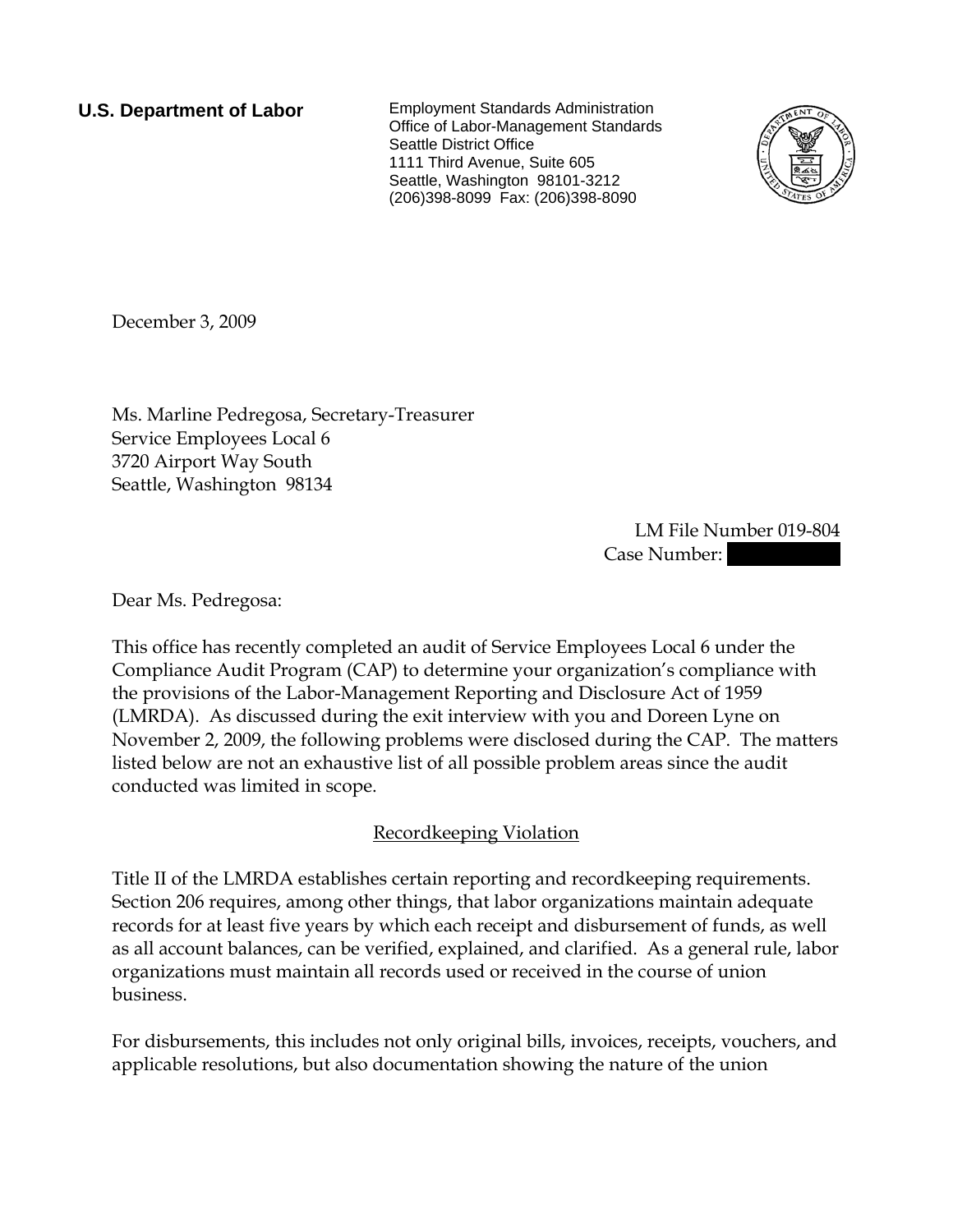Ms. Marline Pedregosa December 3, 2009 Page 2 of 4

business requiring the disbursement, the goods or services received, and the identity of the recipient(s) of the goods or services. In most instances, this documentation requirement can be satisfied with a sufficiently descriptive expense receipt or invoice. If an expense receipt is not sufficiently descriptive, a union officer or employee should write a note on it providing the additional information. For money it receives, the labor organization must keep at least one record showing the date, amount, purpose, and source of that money. The labor organization must also retain bank records for all accounts.

The audit of Local 6's 2008 records revealed the following recordkeeping violation:

## Credit Card Expenses

Local 6 did not retain adequate documentation for credit card expenses incurred by union officers and employees. A 2-month sample revealed that Local 6 failed to retain at least 13 receipts for credit card expenses totaling at least \$3,954.03.

As previously noted above, labor organizations must retain original receipts, bills, and vouchers for all disbursements. The president and treasurer (or corresponding principal officers) of your union, who are required to sign your union's LM report, are responsible for properly maintaining union records.

Based on your assurance that Local 6 will retain adequate documentation in the future, OLMS will take no further enforcement action at this time regarding the above violation.

## Reporting Violation

The audit disclosed a violation of LMRDA Section 201(b), which requires labor organizations to file annual financial reports accurately disclosing their financial condition and operations. The Labor Organization Annual Report (Form LM-2) filed by Local 6 for fiscal year ending December 31, 2008, was deficient in that:

## Disbursements to Officers

Local 6 did not report the names of some officers and the total amounts of payments to them or on their behalf in Schedule 11 (All Officers and Disbursements to Officers). The union must report in Schedule 11 all persons who held office during the year, regardless of whether they received any payments from the union